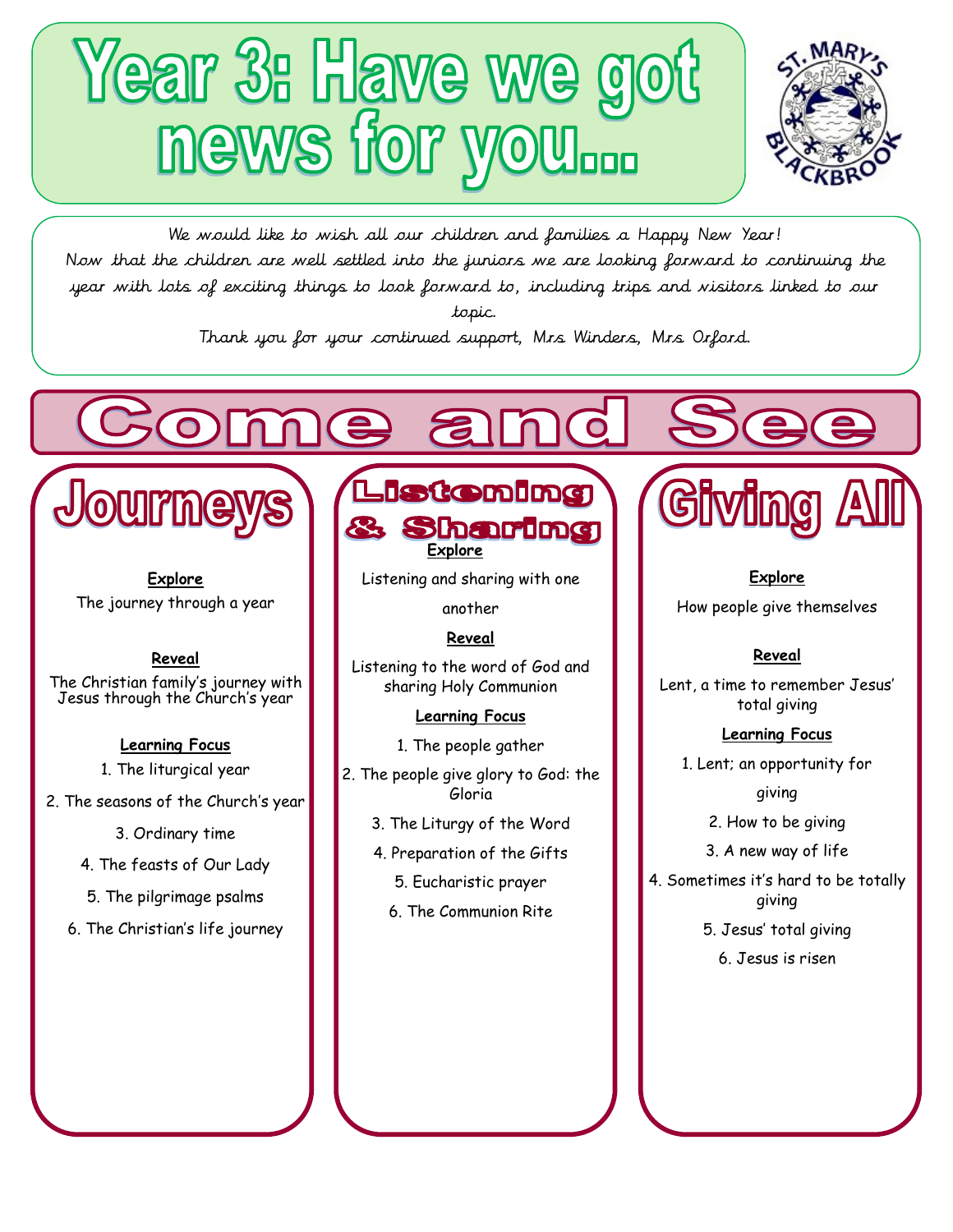#### **Fiction: Fantasy**

#### **NonFiction: Letter Writing**

#### **Spoken language:**

- Ask relevant questions
- · Build vocabulary
- Give well-structured descriptions, explanations and narratives
- Participate in discussions, presentations, performances, role play, improvisations and debates
- Consider and evaluate different viewpoints

#### **Reading comprehension:**

- . Use dictionaries to check the meaning of words
- · Identify themes and conventions
- . Discuss words and phrases that capture the reader's interest and imagination
- Recognise different forms of poetry
- . Explain meaning of words in context
- Draw inferences (characters' feelings, thoughts and motives); justify with evidence
- Predict from details stated and implied

#### Writing composition:

- . Plan writing by discussing the structure, vocab and grammar of similar writing
- · Discuss and record ideas
- Compose and rehearse sentences orally
- . Build a varied and rich vocabulary
- Assess the effectiveness of own and others' writing
- Propose changes to grammar and vocabulary to improve consistency
- Proof-read for spelling and punctuation errors
- Read aloud own writing using appropriate intonation and controlling the tone and volume so that the meaning is clear

#### **Persuasice writing**

#### **Inofrmation Texts**Spoken language:

• Listen and respond

Literac

- Ask relevant questions
- Build vocabulary
- Articulate and justify answers
- Speak audibly and fluently
- · Participate in discussions, presentations, performances, role play, improvisations and debates
- Select and use appropriate registers for effective communication

#### **Reading comprehension:**

- Read for a range of purposes
- Predict from details stated and implied
- Identify main ideas drawn from more than one paragraph and summarise
- Identify how language, structure and presentation contribute to meaning
- Retrieve and record information from non-fiction
- Participate in discussion about books

#### Writing composition:

- Plan writing by discussing the structure, vocab and grammar of similar writing
- Discuss and record ideas
- Compose and rehearse sentences orally
- Propose changes to grammar and vocabulary to improve consistency
- Assess the effectiveness of own and others' writing (Mastery key)
- Proof-read for spelling and punctuation errors
- Read aloud own writing using appropriate intonation and controlling the tone and volume so that the meaning is clear

# Numerac

# **Year 3 Spring Term**

**Spring 1** 

**Multiplication and division** 

**Deepen understanding of multiplication and division and apply this to solve problems.** 

**Deriving multiplication and division facts** 

**Calculate mathematical statements including for 2-digit numbers by 1-digit numbers;** 

**progress from mental to formal written methods.** 

**Spring 2** 

**Time** 

**Tell, record, write and compare the time, including using Roman numerals, 12hr clocks, a.m. and p.m. ; compare durations.** 

**Fractions** 

**Recognise, use, compare, order simple fractions; understand fractions as parts of a whole; add/subtracts fractions of same denominator.**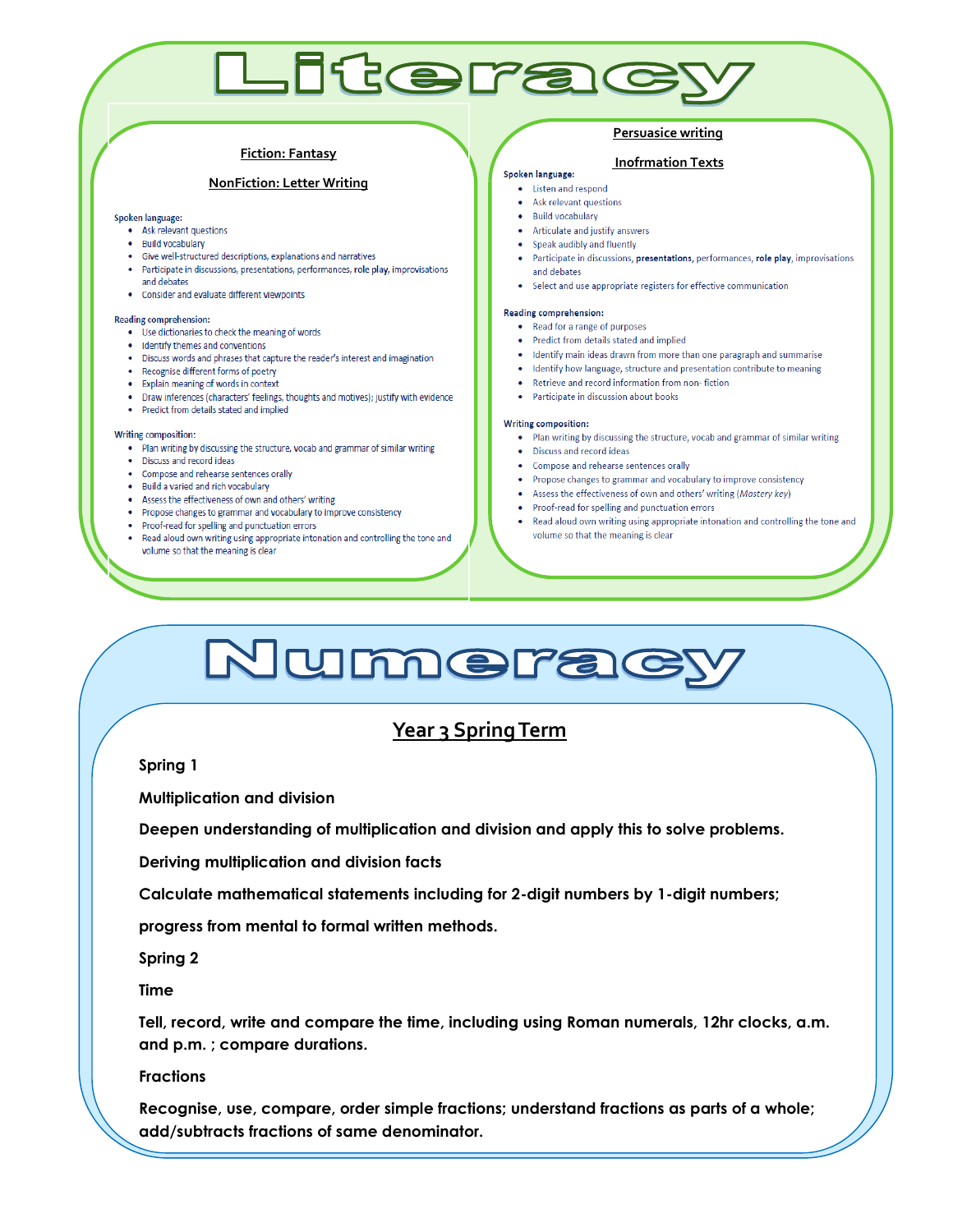